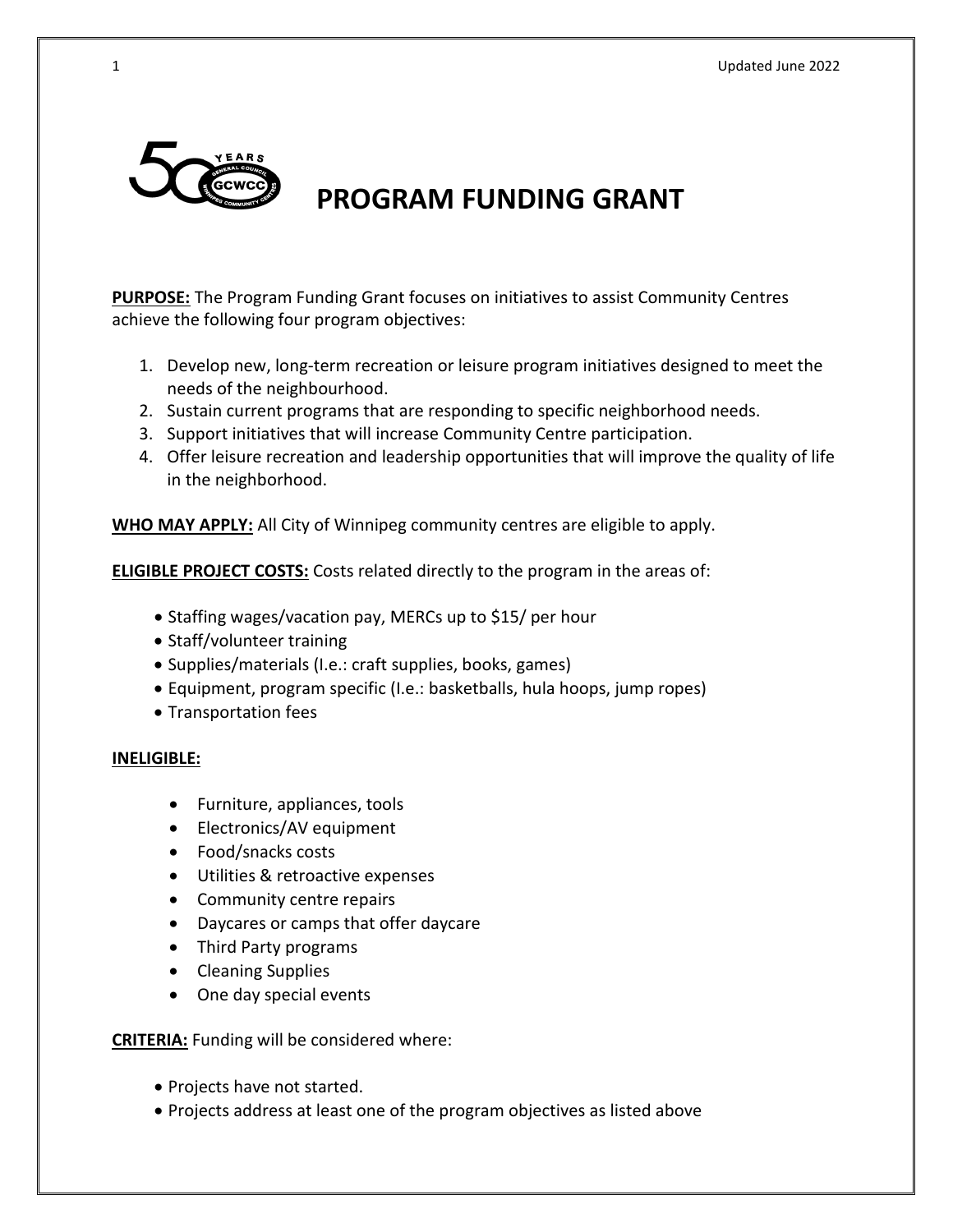- Projects have the support of the Centre's Board of Directors
- Projects are in response to a demonstrated need or interest in the community.

**LEVEL OF ASSISTANCE:** Financial support is based on quality or merit of the project and the ability of the Centre to make effective use of the fund. Funding will be based on the availability of funds.

- Grants may be approved at a level lower than requested, or only a specific portion of the request.
- Projects are not supported indefinitely.
- Projects which involve funding or assistance from other sources will be encouraged.
- Projects will not be funded retroactively.

**APPROVAL PROCESS:** Applications will be reviewed by GCWCC management. Incomplete applications will be returned. The approval process may take up to two (2) weeks.

**APPLICATION DEADLINE**: Applications will be accepted on a year-round basis.

**EXPENDITURES/ACCOUNTABILITY:** The Centre's Board of Directors is accountable for all funds expended and are charged with the responsibility of seeing that these funds are expended for their intended purpose.

- $\Box$  The Centre must submit invoices & proof of program execution prior to receiving their grant allocation. Dependent on the nature of the project, funding may be disbursed on a prorated percentage basis.
- $\square$  For any new programming, remember to ensure you have done Child Abuse Record and/or Criminal Record Checks with any new volunteers.
- $\square$  Important, program funding grant evaluation form must be submitted with your proof of program execution to receive approved funds.

# **Please Note: Grant monies awarded MUST be expended within 6 months of the program end date as indicated on the application.**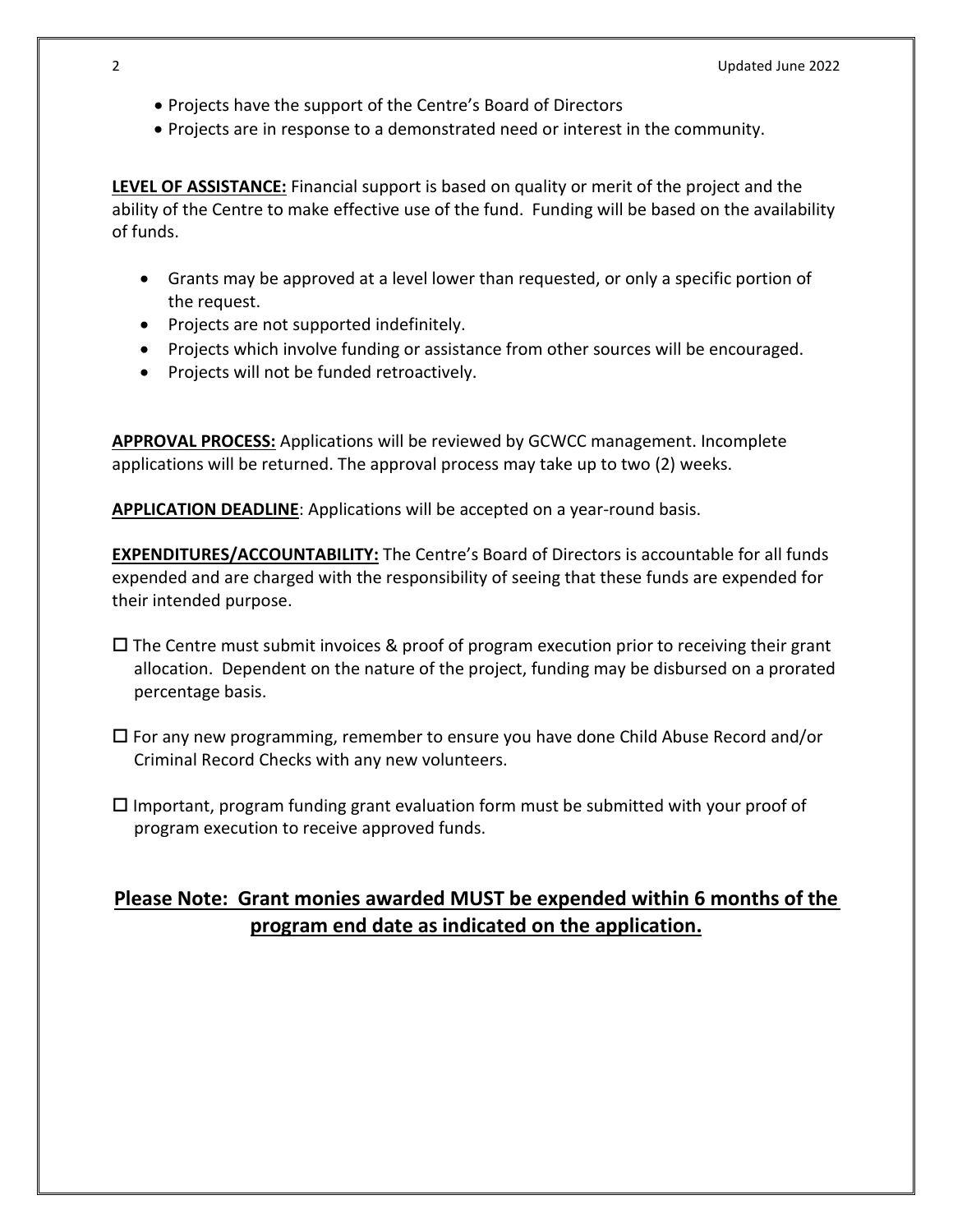# **PROGRAM FUNDING GRANT APPLICATION**

| Name of centre:                                            |                                                                  |                                                                               |  |
|------------------------------------------------------------|------------------------------------------------------------------|-------------------------------------------------------------------------------|--|
| Name of main                                               |                                                                  | <b>Phone number:</b>                                                          |  |
| Contact:                                                   |                                                                  |                                                                               |  |
| <b>Mailing address:</b>                                    |                                                                  | <b>Postal code:</b>                                                           |  |
| Email:                                                     |                                                                  |                                                                               |  |
|                                                            |                                                                  |                                                                               |  |
| Date of project:                                           | Start up:                                                        | <b>Projected end date:</b>                                                    |  |
|                                                            |                                                                  |                                                                               |  |
| <b>Descriptive project name:</b>                           |                                                                  |                                                                               |  |
|                                                            |                                                                  |                                                                               |  |
|                                                            | Project Objectives - Check off those which apply to your project |                                                                               |  |
| To develop a new program                                   |                                                                  |                                                                               |  |
| To sustain a current program                               |                                                                  |                                                                               |  |
| To increase participation<br>To offer leisure & recreation |                                                                  |                                                                               |  |
|                                                            |                                                                  |                                                                               |  |
| Other, describe below                                      |                                                                  |                                                                               |  |
|                                                            |                                                                  |                                                                               |  |
|                                                            |                                                                  |                                                                               |  |
|                                                            |                                                                  |                                                                               |  |
|                                                            |                                                                  |                                                                               |  |
|                                                            |                                                                  |                                                                               |  |
|                                                            |                                                                  | What age group is this project targeting? _______Projected # of participants_ |  |
| What is the goal of the project?                           |                                                                  |                                                                               |  |
|                                                            |                                                                  |                                                                               |  |
|                                                            |                                                                  |                                                                               |  |
|                                                            |                                                                  |                                                                               |  |
|                                                            |                                                                  |                                                                               |  |
|                                                            |                                                                  |                                                                               |  |
|                                                            |                                                                  |                                                                               |  |

**Who will be responsible for the administration of the program?**

**To apply, you will need:** 

 $\Box$  Community Centre's most recent monthly financial statement.

Meeting minutes indicating the Board has approved the application for the grant*.*

**Clear Form**